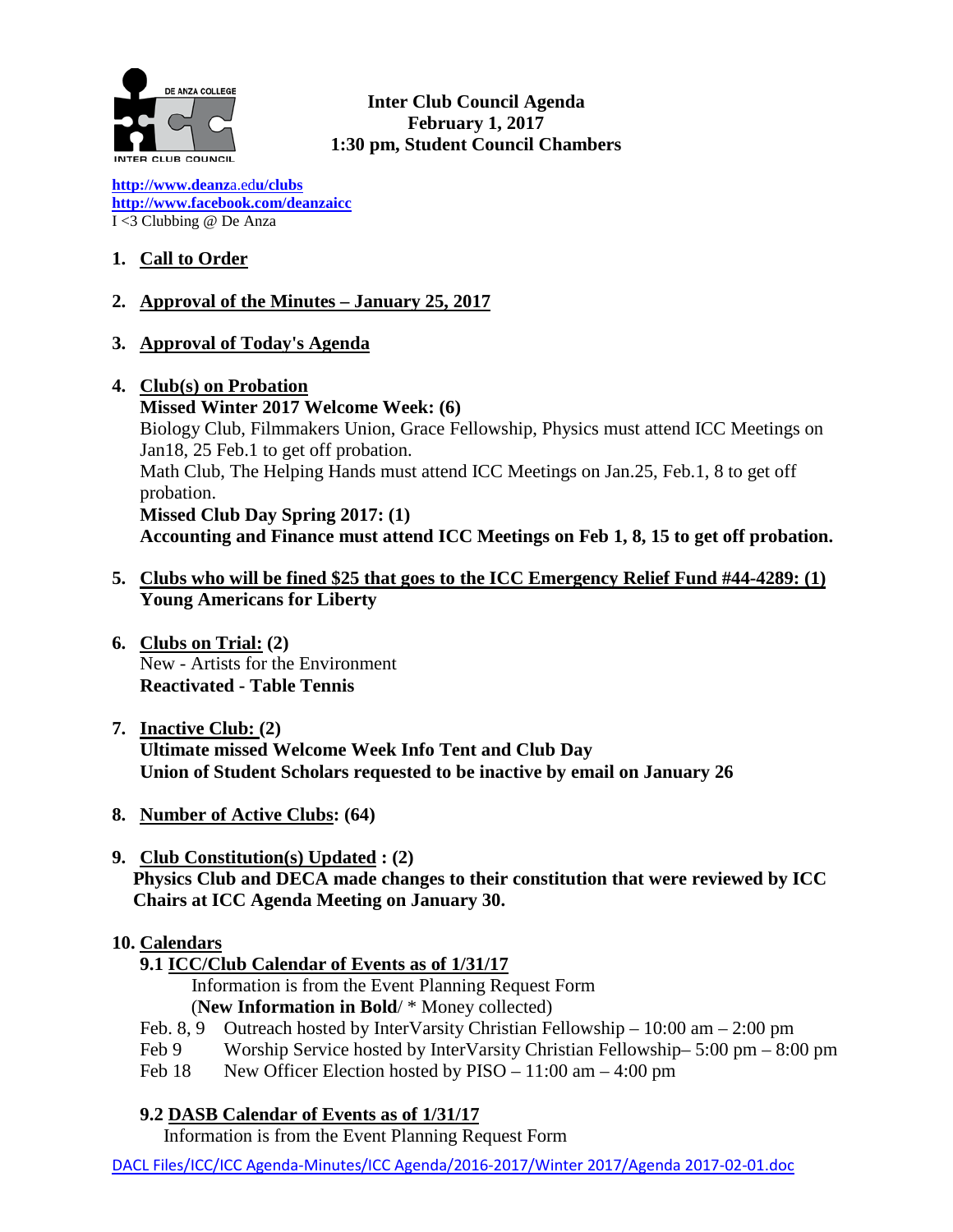### (**New Information in Bold**/ \* Money collected)

| 11. ICC/Club Account Balance Status as of 1/31/17 (New Information in Bold) |                  |             |
|-----------------------------------------------------------------------------|------------------|-------------|
| <b>Club/ICC Allocation Account</b>                                          | (#41-54730)      | \$7,823.04  |
| <b>ICC Allocation-New Club Account</b>                                      | $(\#41 - 54720)$ | \$1,100.00  |
| <b>ICC Emergency Relief Account</b>                                         | $(#44-4289)$     | \$3,095.05  |
| <b>ICC Events Award Account</b>                                             | $(\#41 - 54600)$ | \$8,850.00  |
| <b>ICC</b> Inactive Hold                                                    | $(#44-4300)$     | \$16,409.63 |
| <b>ICC Scholarship Account</b>                                              | $(\#44 - 4310)$  | \$9,246.35  |
| ICC                                                                         | $(#44-4320)$     | \$2,461.63  |
|                                                                             |                  |             |

### **12. Business**

#### **11.1 ICC/Club Budget Request (Info/Action)**

Technology & Sustainability is requesting \$100.00 from Club/ICC Allocation Account #41-54730 to Technology & Sustainability (#41-54437-5922) \$100.00 for Club Website.

|                 | Request  | Recommendation |
|-----------------|----------|----------------|
| 5922 / Web Site | \$100.00 | \$100.00       |

If approved the Club/ICC Allocation Account #41-54730 balance will be \$7,723.04

4 Elements Hip Hop is requesting \$150.00 from Club/ICC Allocation Account #41-54730 to 4 Elements Hip Hop (#41-54267-4013) \$150.00 for Club Banner.

|                             | Request | Recommendation |
|-----------------------------|---------|----------------|
| 4013 / Promotional \$150.00 |         | \$150.00       |

If approved the Club/ICC Allocation Account #41-54730 balance will be \$7,573.04

DECA is requesting \$150.00 from Club/ICC Allocation Account #41-54730 to DECA (#41-54169-4060) \$150.00 for Printing Club Flyers for mock interview workshop.

|                 | Request  | Recommendation |
|-----------------|----------|----------------|
| 4060 / Printing | \$150.00 | \$150.00       |

If approved the Club/ICC Allocation Account #41-54730 balance will be \$7,573.04

### **11.2 ICC Financial Code Proposed Changes (Info/Action)** II. DASB/ICC BUDGET

The upcoming DASB/ICC budget proposal **will be submitted** shall be approved by the ICC **Officers and ICC** Advisor -no later than the eighth (8<sup>th</sup>) week of the Spring Quarter by a two-thirds vote.

III. DASB/ICC ALLOCATIONS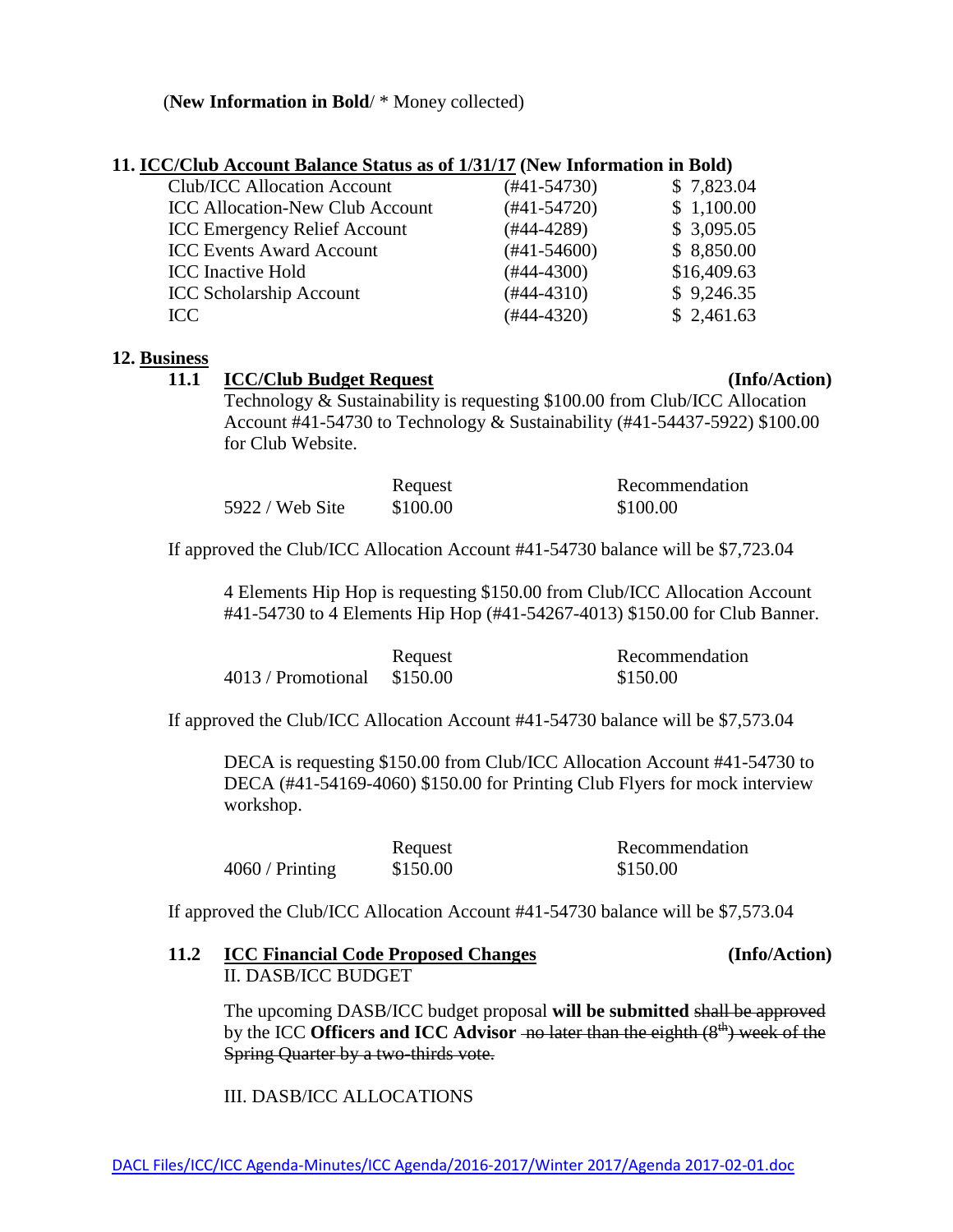- A. The ICC Club Roster/Financial Report must be completed and signed by the Designated Officers: President or Co-Presidents, or Chair, or Vice President, or Vice President/ICC Rep signature(s), Treasurer, Secretary and ICC Representative, other listed club officers and the club advisor(s). The ICC Club Roster/Financial Report must be turned in no later than the sixth  $(6<sup>th</sup>)$  week of the Spring Quarter. There must be **a minimum of** four (4) and **a maximum of** no more than seven (7) club officers.
- B. The ICC will **allocate** approve an allocation of \$100 for each new club who do not have funds in a previous club account.
- C. Club Special Allocation request:

5.Items with Limitations:

 f. Allocation for supplies **for Club Day and Club sponsored event (usable goods decorations, paper, supplies, tape)** will be limited to \$250.00 per fiscal year (July 1-June 30). **May not be used for supplies to support a club fundraiser or to give away items.**

7. Items with Limitations:

D. The ICC Chair**person**, ICC Chair of Finance, ICC Chair of Programs, ICC Chair of Marketing and the ICC Advisor shall be responsible for reviewing the club budget requests and making a recommendation to the ICC for final approval.

#### V. ICC SCHOLARSHIPS

The ICC Scholarships will be funded 75% from the Inactive Club Account and 2% from the De Anza Flea Market Concessions and ICC Dance or ICC fundraisers. There will be up to eight (8) \$1,000 Carolee Erickson Memorial ICC Scholarships offered per fiscal year (July 1 – June 30).

#### VI. ICC EMERGENCY RELIEF FUND

- 1. Major disasters or tragedies or support for a Non Profit Community Organization who has a 501C and a United States address may be funded up to \$500.00 from the ICC Emergency Relief Fund. There is a limit of \$500.00 per specific disaster, tragedy or support for a Non Profit Community Organization that clubs may request per fiscal year (July 1-June 30).
- 2. The ICC Emergency Relief Fund will be funded 2% from the De Anza Flea Market Concessions and 25% of the Inactive Club Account and the \$25 fines listed in Article XI Fees and Penalties.
- 3. Club(s) or ICC will need to request funds for the ICC Emergency Relief Fund at the ICC Agenda Meeting and then have it approved at the ICC Meeting.
- 4. Clubs may request one Major disaster or tragedy or a Non Profit Community Organization per fiscal year (July 1-June 30).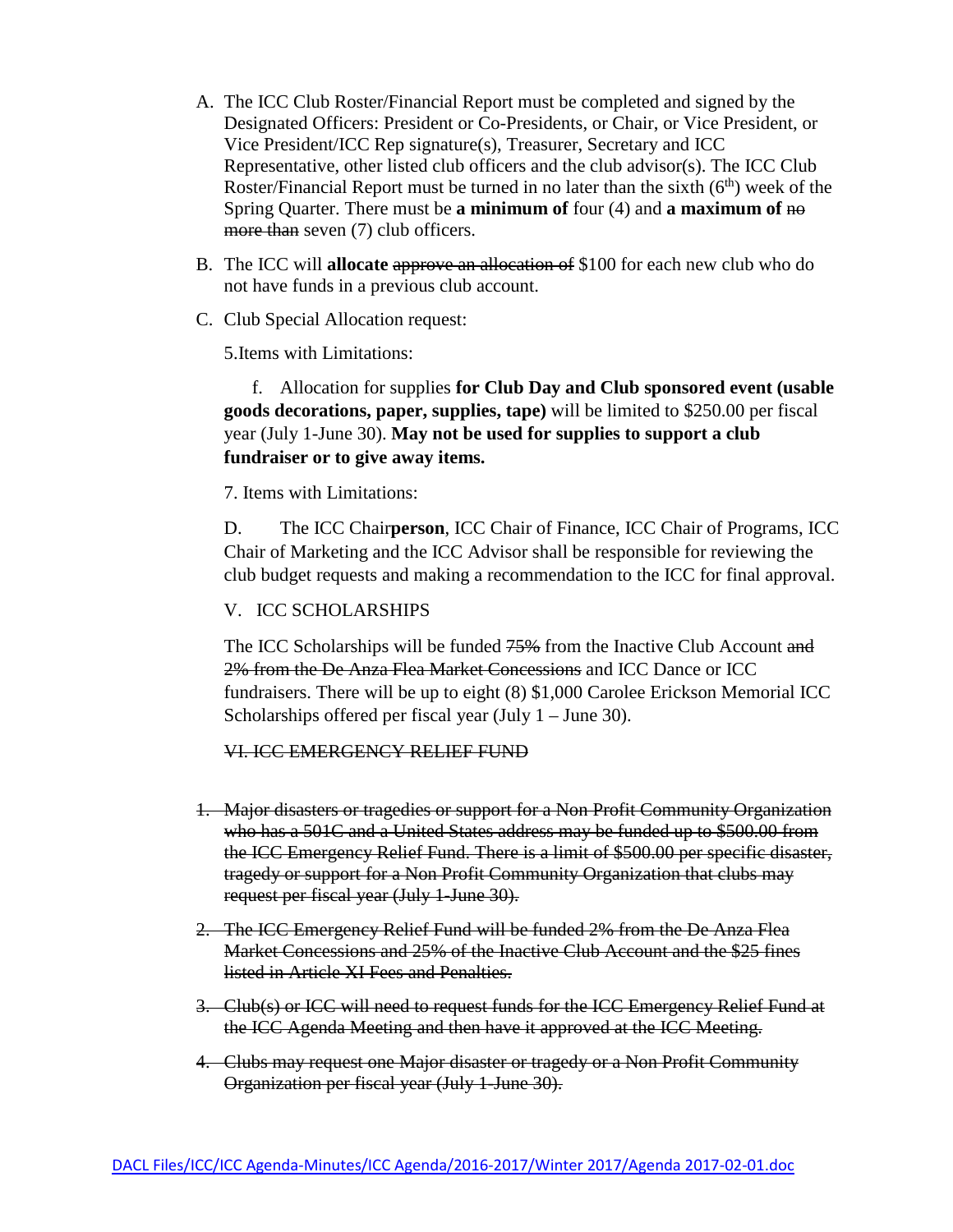- 5. Major disasters or tragedies or a Non Profit Community Organization may only receive one funding request per fiscal year (July 1-June 30).
- 6. The ICC/DASB Dance Income will raise funds for the ICC Scholarship or ICC Emergency Relief Fund.

**VI**  $\overline{V}$ **II.** ICC Account (#44 – 4320)

**VII VIII.** CLUB 44-xxxx

1. Club event will follow Per Meal Policy: (which includes tax and tip)

Breakfast will not exceed **\$20.00** \$15.00

Lunch/Brunch will not exceed **\$35.00** \$30.00

Buffet or Dinner will not exceed **\$60.00** \$50.00

The amount needs to include tax and tip per person. An itemized receipt needs to be attached to a requisition for reimbursement

2. Donations are limited to Non Profit Community Organizations who have a 501C and a United States address.

## **VIII** IX. DEPOSITS

### **I**X.EXPENDITURES

- C. Expenditures to transfer to another club's fund can only be **for sharing experiences for joint sponsored events.** done for the intent of a cause as a donation.
- **C** D. The Student Accounts Office will facilitate the transaction in one of the three (3) ways and will note on the requisition the action taken.
- 3. Purchase Orders: All purchases**/services** over \$1,000 and all capital items will go on a District Purchase Requisition. Purchase orders shall be obtained through the submission of a district purchase requisition to the Student Accounts Office. **If for an open P.O. for services, an Independent Contract is required.** Each requisition shall identify the budget code number from which funds are to be drawn, the times or services to be purchased, the amount and the vendor from which such items are to be purchased. After review and approval by the club members, the Club Officer designated signature and Club Advisor(s) will need to turn into the Student Accounts who will get the signatures of the ICC Advisor, the ICC Chair of Finance, the DASB Chair of Finance (if DASB account) and the Director of Office of College Life, Director of Budget and Personnel, Dean of Student Development, and VP of Student Services, a purchase order will be issued by the district. The purchase requisition will then be created in the District's Banner System. District Material will issue a Purchase order to vendor.

**D** E. If the ICC Chair of Finance is not available, one of the other ICC officers will sign the requisition form. If there is no ICC officer available to sign, then the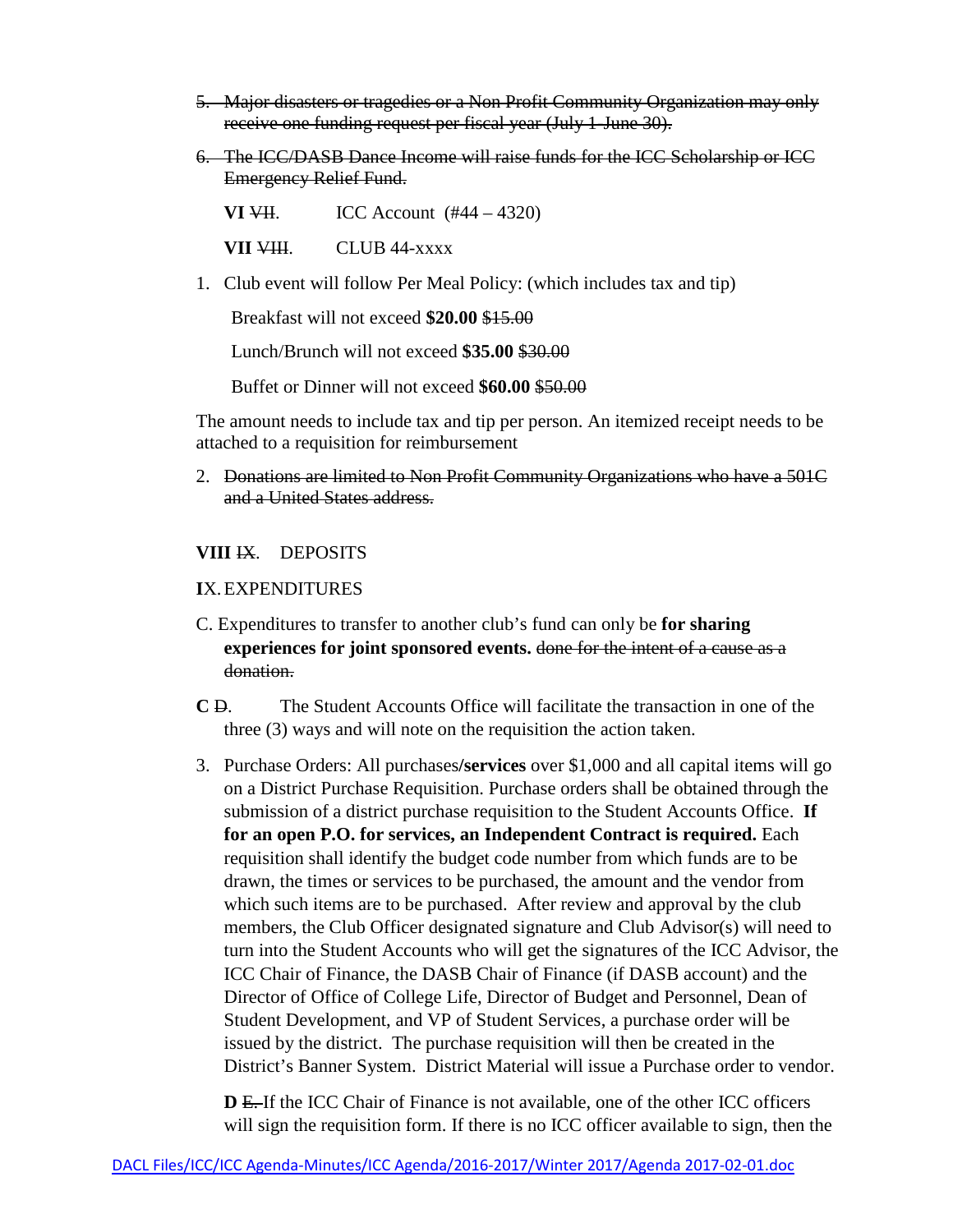DASB Chair of Finance will sign.

**E** F. If the ICC Chair of Finance is vacant, other ICC officers can sign the requisition form. If there is no ICC officer available to sign, then the DASB Chair of Finance will sign.

## XI. FEES AND PENALTIES

- A. If a club fails to pay a bill within a twenty –five  $(25)$  day period or by June 30, one of the ICC Officers or ICC Advisor will be authorized to deduct it from their club account upon being informed by the ICC Advisor. There will be a \$25 service charge for delinquent invoice that will go into the ICC **#44-4320** Emergency Relief Fund (Account #44- 4289).
- D. If a club signs up for an ICC sponsored event**/**entertainment slot and fails to participate then there will be a \$25 fine that will be deducted from their club account by one of the ICC Officers. The fine will go to the ICC **#44-4320** Emergency Relief (Account #44- 4289).
- E. There will be a \$25 fine for any club that fails to clean up its area at Club Day that will go to the ICC **#44-4320** Emergency Relief (Account #44- 4289).
- F. If a club doesn't sign up for Welcome Week by the Friday of Finals or missed their original signed up time and covered another shift, then the club(s) will be charged a \$25 fine and the money will go to ICC **#44-4320** Emergency Relief Fund (Account #44-4289). If a club is inactive then the \$25 fee will not be charged.
- H. If the club has less than \$25 left in their account to pay off their ICC Emergency Relief Fine, then the ICC Officers will determine what community services the club must do instead of the fine.

## XII. MAINTENANCE OR RECORDS

## XIII. SERVICE CONTRACTS AND INDEPENDENT CONTRACTS

Contracts for orchestras, facility rental, entertainers, athletic events, speakers, etc., must be signed by Director of Budget and Personnel. Payment for service contracts must be initiated by the Independent Contract Form procedure, paid by the district. Club members should never make a direct payment to an individual contractor for their service to the club, and then try to get reimbursed from the Student Accounts Office. Our district policy requires that all service payments should be made by the District Office because of the Internal Revenue Code. **All services \$1,000.00 or greater require a Districe Purchase Requisition for a Districe P.O. to be generated**

### XIV. CLUB FUNDRAISERS FOR DONATION

 Club funds for donations should be deposited to the designated organization within three (3) months of the event. Failure to comply will allow one of the ICC Officers to donate the money to the Local Red Cross or International Red Cross Organization.